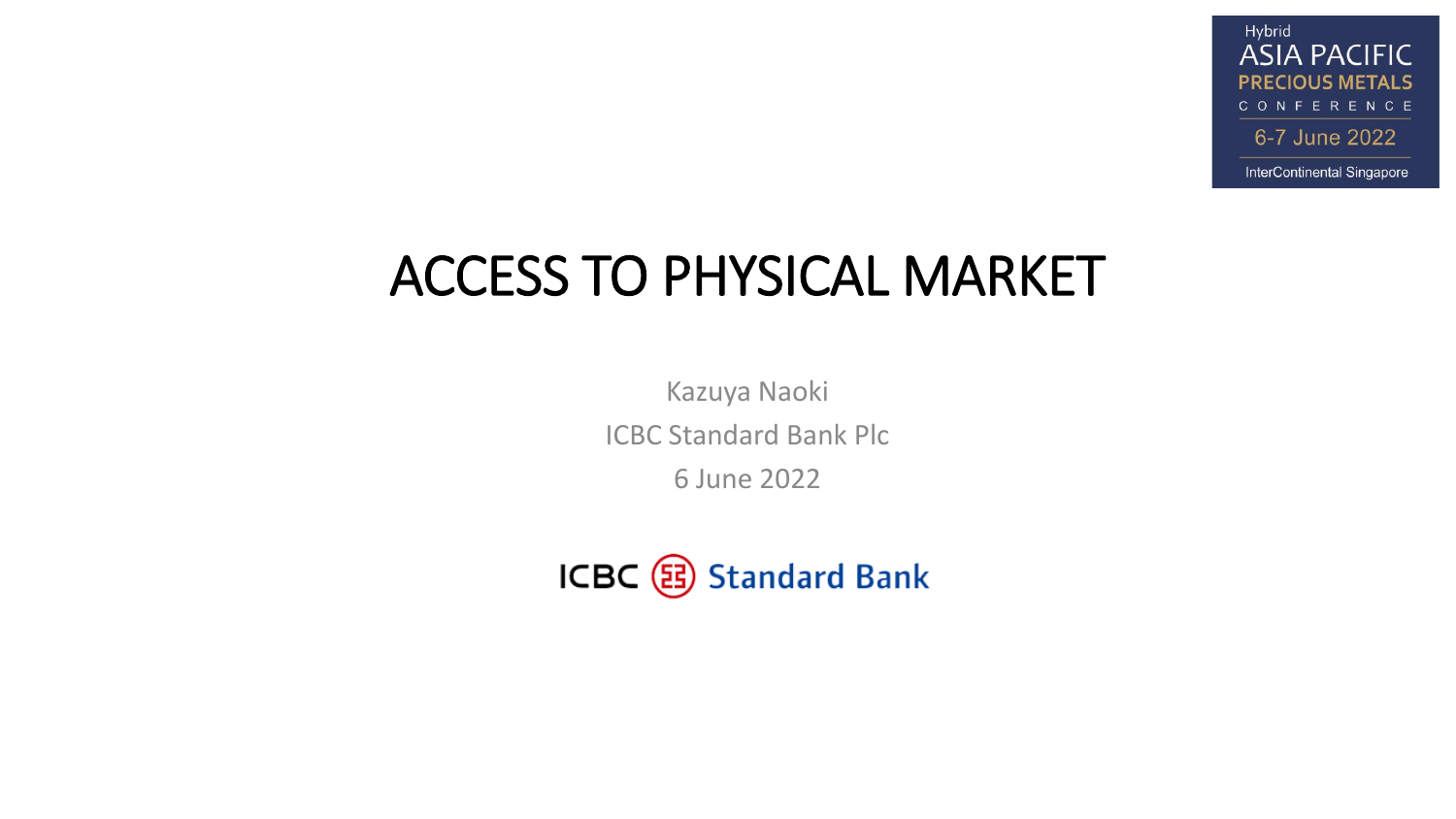## A specialist bank with the backing of two majors

ICBC Standard Bank is a joint venture between ICBC and Standard Bank Group specialising in commodities and emerging markets serving a global client base from four international offices



ICBC (耳 20% shareholding in Standard Bank Standard Bank 60% 40% shareholding shareholding ICBC is the world's largest bank by assets, Standard Bank is a leading African banking profitability and market capitalisation and financial services group Offices in 49 countries and regions Largest banking group in sub-Saharan Africa 8 million corporate customers Operates in 18 African countries 650 million retail clients ICBC ( Standard Bank

#### **Strategic Principles**

- Simplify to enable growth
- Focus our efforts where we are differentiated
- Maximise group franchise value through integration

#### **Our values:**



Hybrid

**ASIA PACIFIC PRECIOUS METALS** CONFERENCE

6-7 June 2022

InterContinental Singapore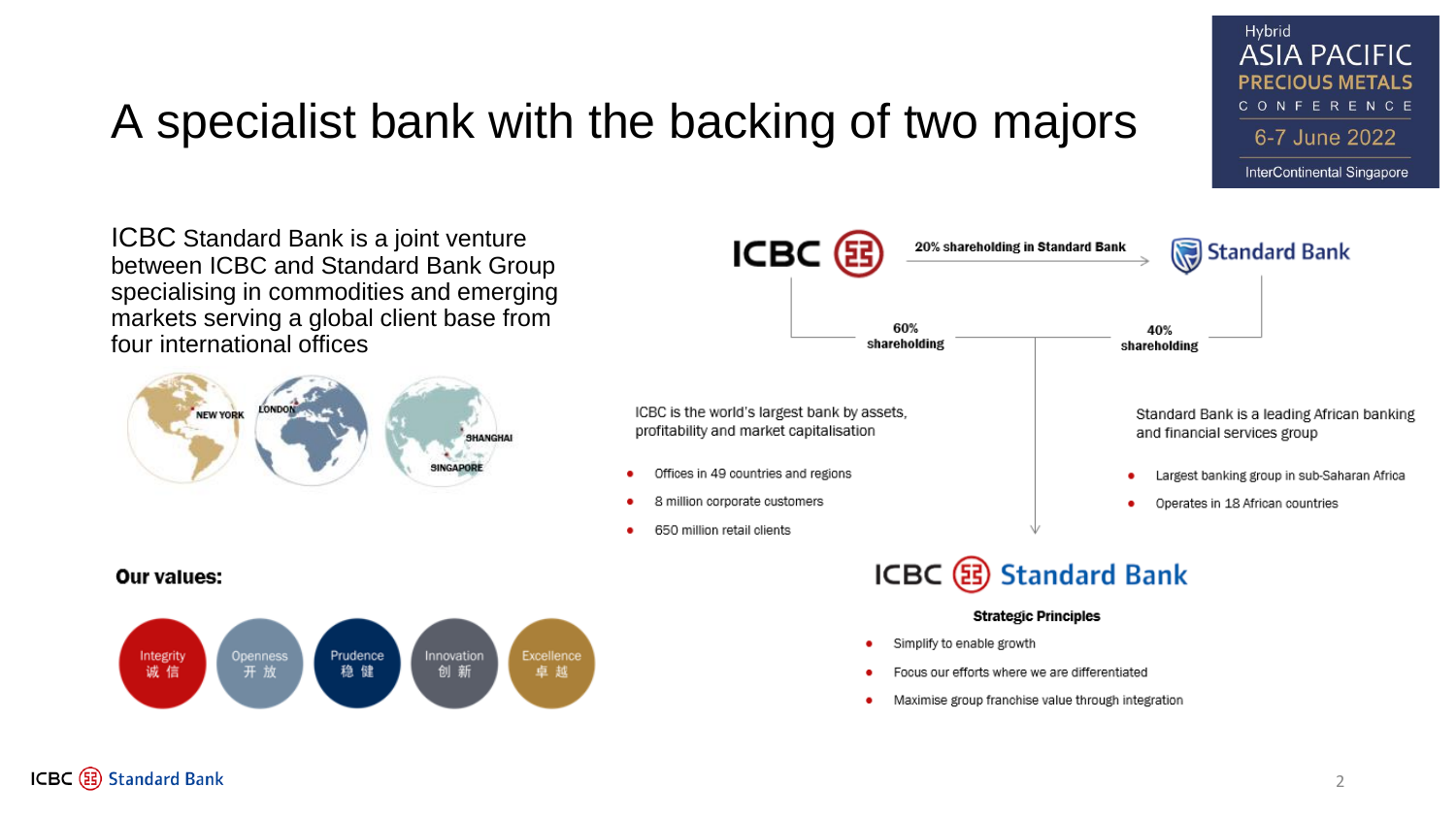## Accessibility is a result of collective effort !

- **From mining to investors, value chain members** play a vital role in different parts and locations
- Supported by professionals from logistics, financials and markets services
- Physical gold industry operates on global ground and accessibility must be maintained
- On 11 Mar 2020, the World Health Organization declared COVID-19 a global pandemic
- Flights grounded, streets emptied, factories closed, borders shut…



Hybrid

**ASIA PACIFIC PRECIOUS METALS** CONFERENCE

6-7 June 2022

InterContinental Singapore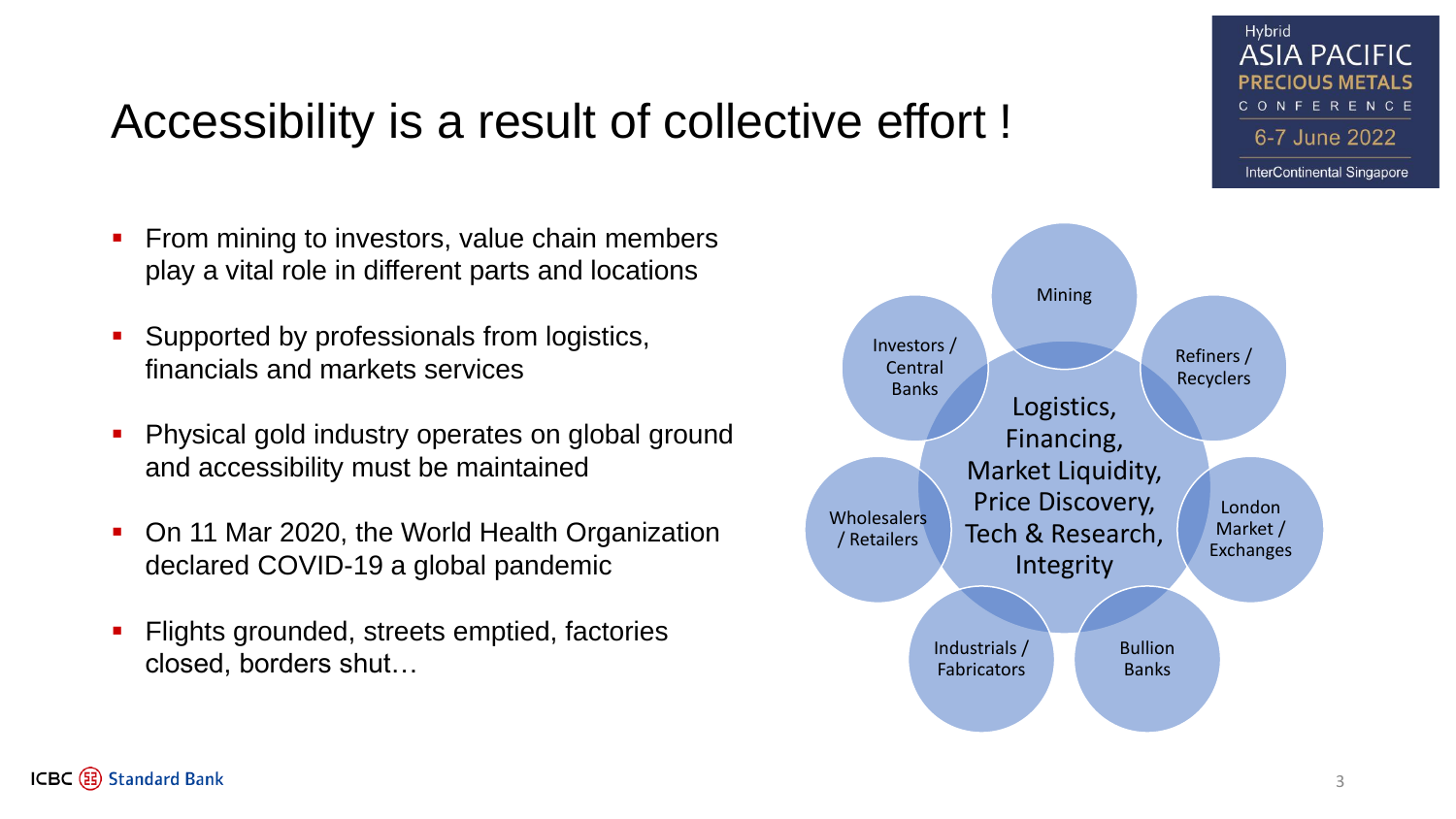## Initial impacts of COVID-19 on physical market



Hybrid

**ASIA PACIFIC PRECIOUS METALS** CONFERENCE

6-7 June 2022

InterContinental Singapore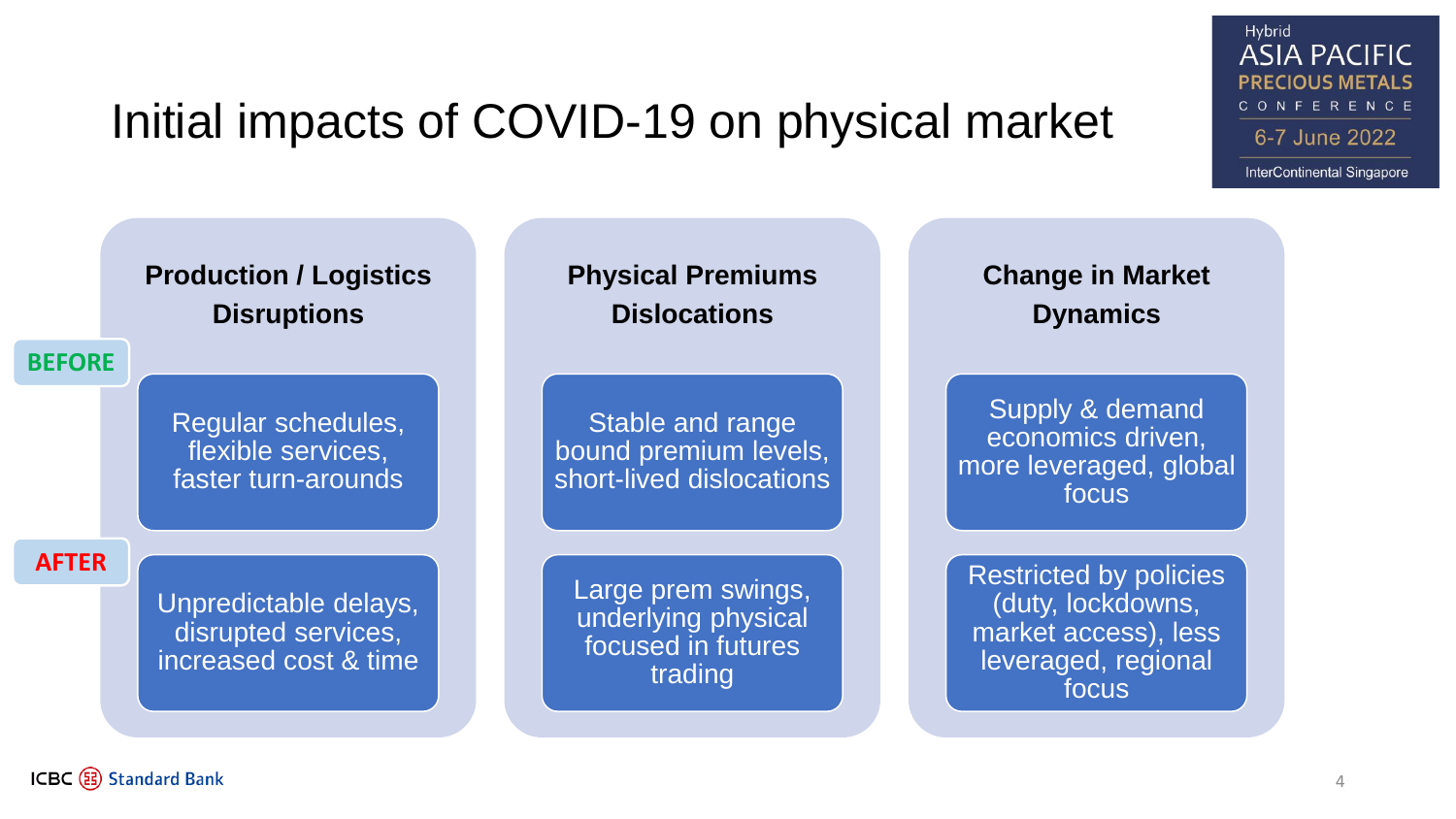## Accessibility challenges & risks

- **Transitioning from pandemic to endemic phase**
- **Logistics** 
	- $\triangleright$  New corona variants
	- $\triangleright$  Sudden travel bans and lockdowns
	- $\triangleright$  Increasing cost from fuel, manpower, airspace bans and lack of supplies
- Duties, tariffs and sanctions
- Risk of holding inventory
- Responsible sourcing and bar integrity
- Impact of Great Resignation difficult to retain good talents



ICBC ( Standard Bank

Source: Nikkei Asia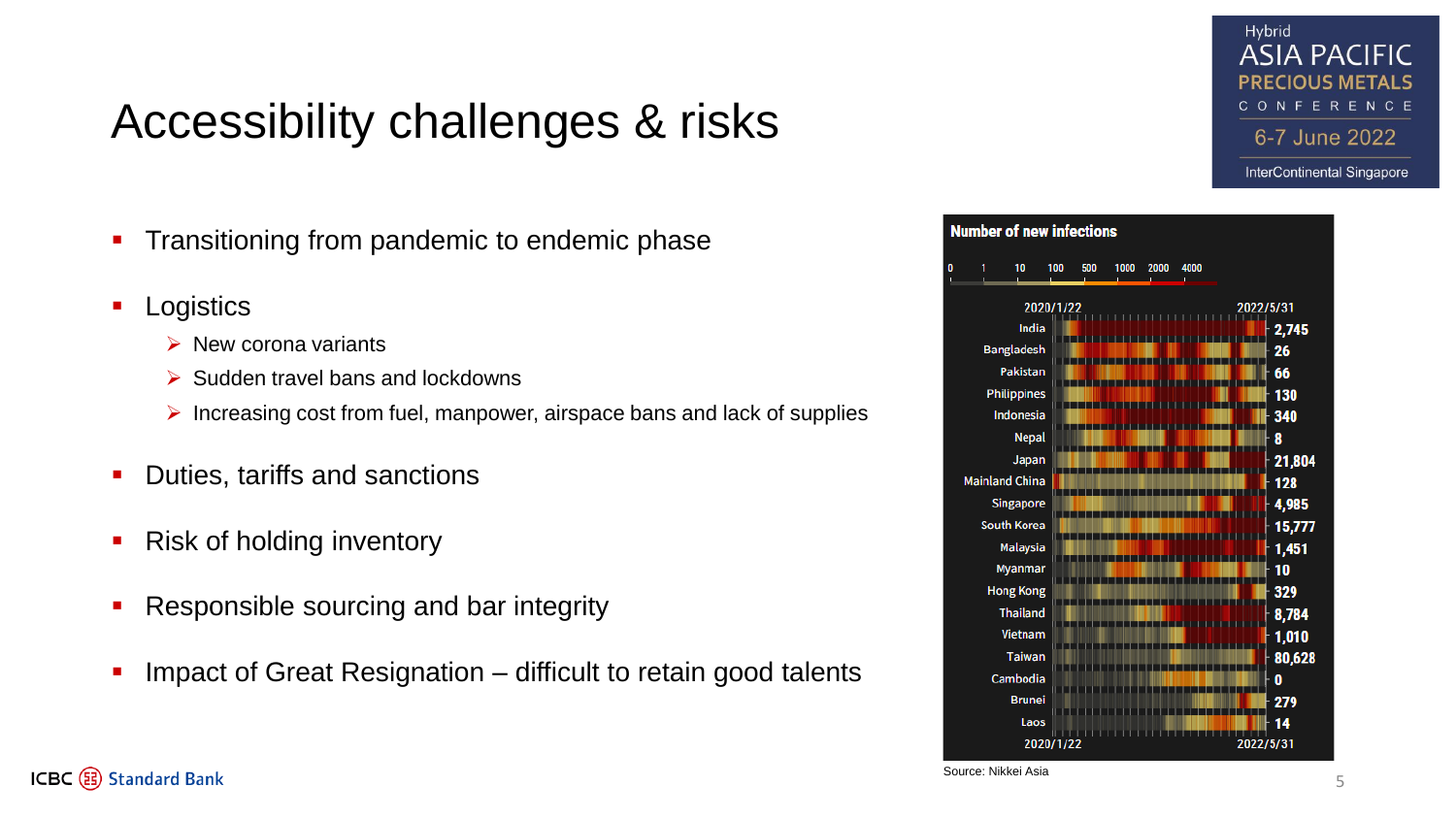### How can we do better in Asia?

### Hybrid **ASIA PACIFIC** CONFERENCE 6-7 June 2022

InterContinental Singapore

#### **Secure physical liquidity in Asia**

- $\triangleright$  Keep sufficient gold kilo bar holdings near the demand
- Maintain readily accessible stocks across Asia locations Singapore, Hong Kong, Shanghai, Bangkok, Tokyo
- $\triangleright$  Can bullion banks and traders support more with stock holdings and financing?

### Fungible gold

- $\triangleright$  Promote green and responsibly sourced metals
- $\triangleright$  Increase refining capacity & utilization
- $\triangleright$  Create physical delivery points for exchanges and OTC markets
- $\triangleright$  A good time to start thinking about kilo bar clearing mechanism in Asia?
- Digital transformation
	- $\triangleright$  How to keep up with the technology and evolving target audiences
	- $\triangleright$  Gain access to untapped retail and investor market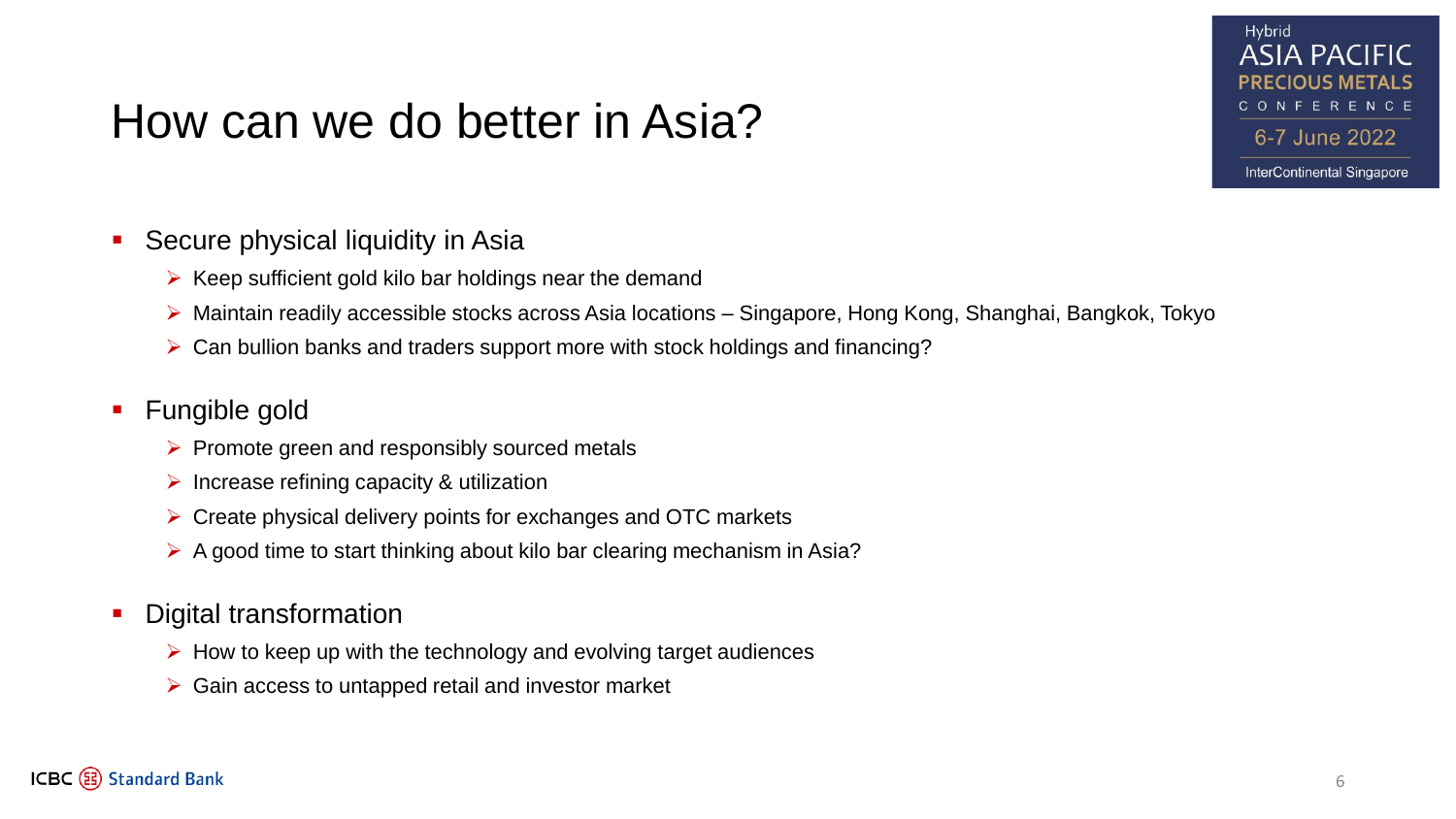#### Hybrid **ASIA PACIFIC PRECIOUS METALS** CONFERENCE 6-7 June 2022

**InterContinental Singapore** 

#### Disclaimer

This presentation has been prepared by ICBC Standard Bank Plc ("ICBCS"), its subsidiaries, including ICBC Standard Securities Inc., or branches ("the ICBCS Group") and is provided for informational purposes only. The mater research. It has not been prepared in accordance with the full legal requirements designed to promote independence of research and is not subject to any prohibition on dealing ahead of investment research.

No Advice: This document is for the general information of institutional and market professional clients of the ICBCS Group and should not be considered to be investment advice. It does not take into account the particular is not to be used or considered as an offer or the solicitation of an offer to sell or to buy or subscribe for securities, commodities or other financial instruments, or to participate in any particular trading strategy, n connection with, any contract relating to such action. Additional information with respect to any security, commodity or other financial instrument, referred to herein may be made available on request.

No Representation/Warranty: The information presented in this document (and opinions based on this information) was obtained from sources that the ICBCS Group considers reliable, but we do not warrant or represent (express to its fitness for the purpose intended and it should not be relied upon as such. The information and opinions were produced by the ICBCS Group as per the date stated and may be subject to change without prior notification appearing on this document only. Insofar as possible, the ICBCS Group endeavours to update the material in this document on a timely basis, but regulatory compliance or other reasons may prevent us from doing so.

Conflicts of Interest: The ICBCS Group or our employees may from time to time have long or short positions in securities, commodities, warrants, futures, options, derivatives or other financial instruments referred to in t companies covered in this document. As a result, investors should be aware that we may have a conflict of interest that could affect the objectivity of this document. Investors should consider this document as only a singl

Non-Disclosure: Neither this document, its content, nor any copy of it, may be altered in any way, transmitted to, copied or distributed to any other party, without the prior express written permission of the ICBCS Group. trademarks or service marks or registered trademarks or service marks of the ICBCS Group.

No Liability: The ICBCS Group accepts no liability for loss, either directly or indirectly, arising from the use of the material presented in this document, except that this exclusion of liability does not apply to the ext Group.

Investment Risks: The services, securities and investments discussed in this document may not be available to nor suitable for all investors. Investors should make their own investment decisions based upon their own financ professional advice. It should be noted that investment involves risk, including, but not limited to, the risk of capital loss. Past performance is no guide to future performance. In relation to securities denominated in f either favourable or unfavourable, of such securities. Some investments discussed in this document may have a high level of volatility. High volatility, investments may experience sudden and large falls in their value caus original investment. Indeed, in the case of some investments, the potential losses may exceed the amount of initial investment, and in such circumstances, you may be required to pay more money to support those losses. Inco initial capital paid for such investments may be used as part of that income yield. Some investments may not be readily realisable and it may be difficult to sell or realize those investments, similarly it may prove diffic an investment is exposed.

In the UK, this document is distributed by ICBCS, 20 Gresham Street, London EC2V 7JE which is authorised by the Prudential Regulation Authority ("PRA") and regulated by the PRA and the Financial Conduct Authority ("FCA"),

In Singapore, the provision of Financial Advisory Services is regulated under the Financial Advisers Act (Cap. 110). Accordingly (and where applicable), this material is provided by ICBCS, Singapore Branch pursuant to Regu in this document is intended solely for Accredited Investors, Expert Investors, or Institutional Investors, as defined under the Securities and Futures Act (Cap. 289) of Singapore. Recipients in Singapore should contact an from, or in connection with this material. ICBCS, Singapore Branch is regulated by the Monetary Authority of Singapore.

In the United States, this will be a macroeconomic marketing communication (e.g. a communication (that excludes any reference to individual securities) and will NOT constitute a research report under U.S. law. ICBCS is act Resources (America) Inc. All are affiliates of ICBCS. ICBC Standard Resources (America) Inc. is registered as a Commodity Trading Advisor, Commodity Pool Operator and Introducing Broker with the NFA. ICBC Standard Securiti the United States by the New York State Department of Financial Services, Federal Reserve Board, nor insured by the FDIC.

In Canada, any offer or sale of the securities described herein will be made only under an exemption from the requirements to file a prospectus with the relevant Canadian securities regulators and only by a dealer properly an exemption from the dealer registration requirement in the relevant province or territory of Canada in which such offer or sale is made. Under no circumstances is the information contained herein to be construed as inves the needs of the recipient. To the extent that the information contained herein references securities of an issuer incorporated, formed or created under the laws of Canada or a province or territory of Canada, any trades i or, alternatively, pursuant to a dealer registration exemption.

In other jurisdictions, including certain EEA Member States, where the ICBCS Group is not already registered or licensed to provide services and trade financial instruments on a cross-border basis, such activities will onl from jurisdiction to jurisdiction and may require that the activities are provided in accordance with applicable exemptions from registration or licensing requirements or on a reverse solicitation basis.

Copyright 2022 the ICBCS Group. All rights reserved.